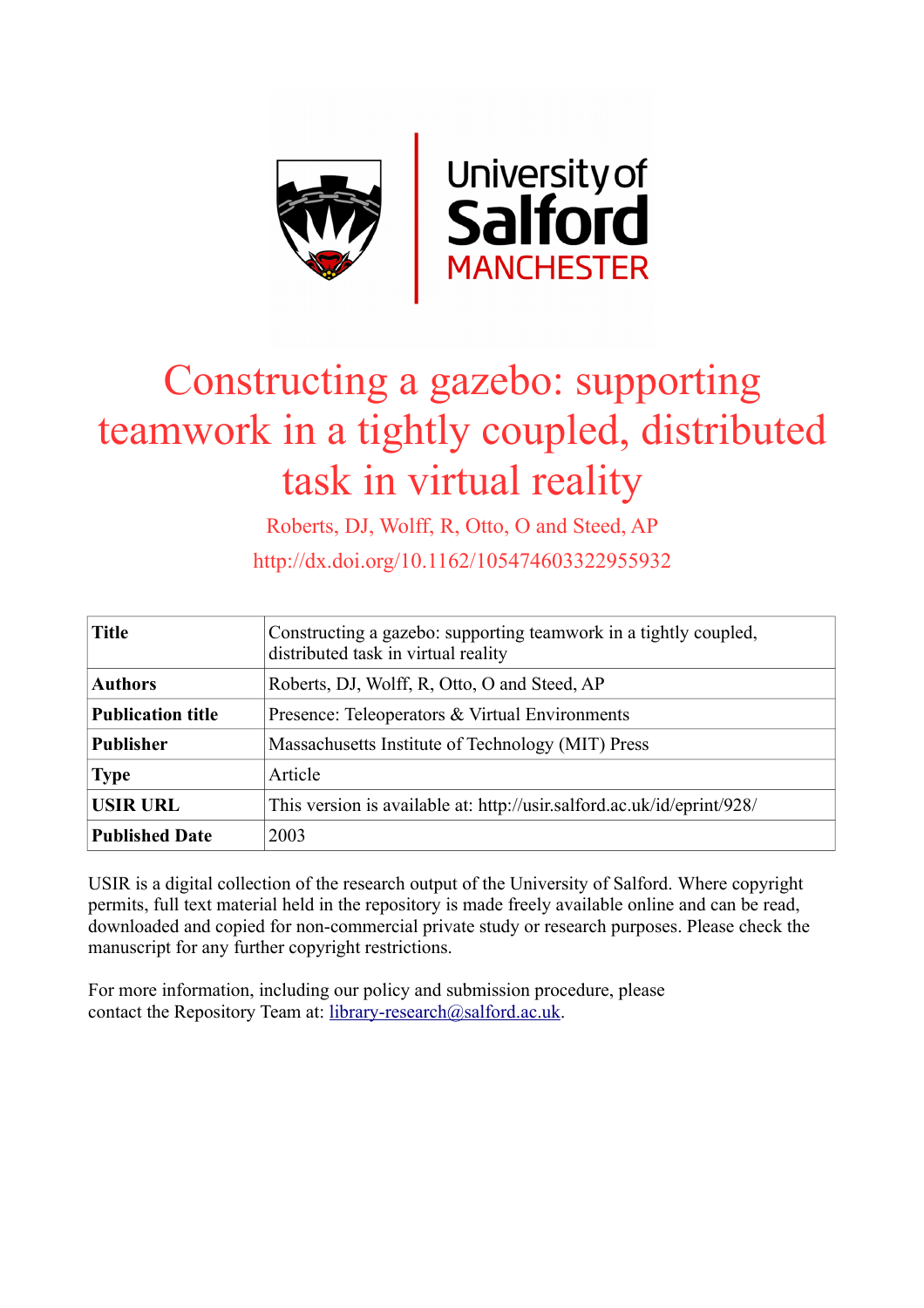David Roberts Department of Computer Science The University of Reading United Kingdom d.j.roberts@rdg.ac.uk

Robin Wolff Department of Computer Science The University of Reading United Kingdom R.Wolff@rdg.ac.uk

Oliver Otto Department of Computer Science The University of Reading United Kingdom O.Otto@rdg.ac.uk

Anthony Steed Department of Computer Science University College London United Kingdom A.Steed@cs.ucl.ac.uk

# **Constructing a Gazebo: Supporting team work in a tightly coupled, distributed task in virtual reality**

# **Abstract**

Many tasks require teamwork. Team members may work concurrently but there must be some occasions of coming together. Collaborative Virtual Environments (CVE) allow distributed teams to come together across distance to share a task. Studies of CVE system have tended to look at the sense of presence or co-presence with other people. They have avoided studying close interaction between users, such as the shared manipulation of objects, because CVEs suffer from inherent network delays and often have cumbersome user interfaces. Little is known about the effectiveness of collaboration in tasks requiring various forms of object sharing and, in particular, the concurrent manipulation of objects.

This paper investigates the effectiveness of supporting teamwork between a geographically distributed group, in a task requiring the shared manipulation of objects. In order to complete the task, users must share objects through concurrent manipulation of both, the same, and distinct attributes. The effectiveness of teamwork is measured in terms of time taken to achieve each step, as well as the impression of users. The effect of interface is examined by comparing various combinations of walk-in cubic Immersive Projection Technology (IPT) displays and desktop devices.

# **1. Introduction**

Many team related tasks in the real world centre around the shared manipulation of objects. A group of geographically remote users can be brought into social proximity to interactively share virtual objects within a Collaborative Virtual Environment (CVE). CVEs are extensively used to support applications as diverse as military training, online games, and social meeting places (Roberts, 2003).

Advances in immersive display devices are ensuring their acceptance in industry as well as research (Brooks, 1999). Natural body and head movement may be used to view an object from every angle within an immersive display. The object may be reached for and manipulated with the outstretched hand, usually through holding some input device. The feeling of presence, and particularly the naturalness of interaction with objects, may be improved when the user can see his own body in the context of the virtual environment. Immersive Projection Technology (IPT), projects images onto one or more screens. Walk-in IPT displays, such as a  $CAVE^{TM}$  or ReaCTor<sup>TM</sup>, surround the user with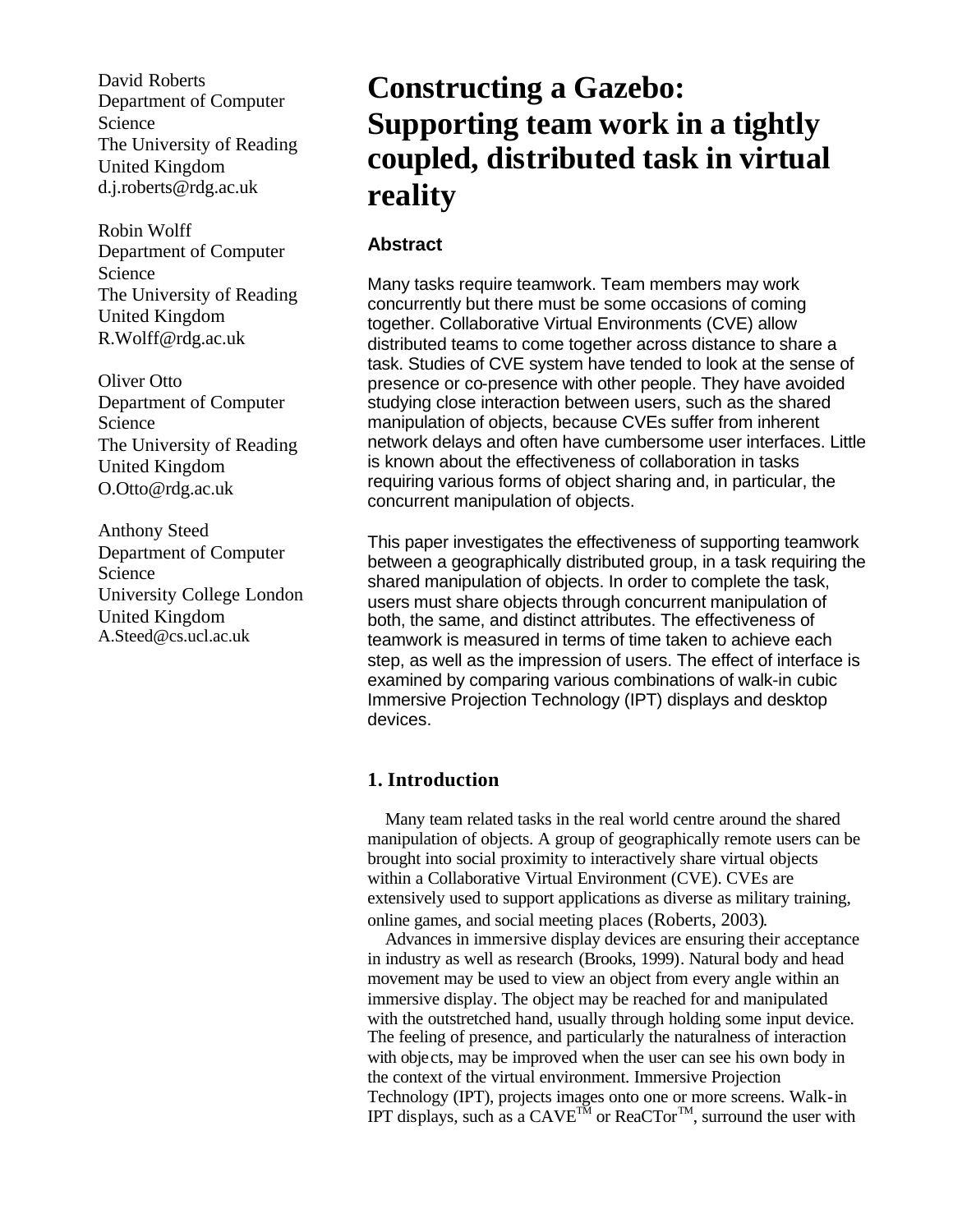interactive stereo images, thus placing his body in a natural spatial context within the environment.

By linking walk-in immersive displays through a CVE infrastructure, a user may be physically situated within a virtual scene representing a group of remote users congregated around a shared object. This allows each team member to use their body within the space to interact with other members of the team and virtual objects. The spoken word is supplemented by nonverbal

communication in the form of pointing to, manipulating and interacting with the objects as well as turning to people, gesturing and other forms of body language. This offers unprecedented naturalness of interaction and remote collaboration. As described in the related work section below, for several years, CVEs have successfully supported representation of remote users and shared observation of interactive environments. For example, one person can manipulate an object while others observe. However, generally, they do not support closely-coupled tasks, such as two people concurrently interacting with the same object.

This paper investigates concurrent interaction with shared objects by users of a variety of display system configurations. We describe two ways of sharing the manipulation of objects, that is, through the same and distinct attributes. An example application, requiring both these forms of concurrent manipulation, is introduced. Collaboration is measured within this application, both in terms of team performance and user perception.

# **1.1 Principles of Distribution in Collaborative Virtual Environments**

A key requirement of Virtual Reality (VR) is the responsiveness of the local system. For example, delays in representing a perspective change following a head movement can lead to disorientation and feelings of nausea. A CVE system supports a potentially unlimited environment across a number of resource-bounded computers interconnected by a network which induces perceptible delays. In order to make a CVE attractive and productive to use, it must support interaction that is sufficiently intuitive, reactive, responsive, detailed and consistent. A virtual environment is composed of objects, which may be brought to life through their behaviour and

interaction. Some objects will be static and have no behaviour. Some will have behaviour driven from the real world, for example users. Alternatively, object behaviour may be procedurally defined in some computer program. Key goals of a CVE are to maximise responsiveness and scalability while minimising latency. This is achieved through localisation and scaling (Roberts, 2003). Localisation replicates objects on machines local to users. Early systems replicated object states but not their behaviour. Each state change to any object is sent across the network to every replica of that object. In more advanced systems the load on the network may be reduced by communicating parametric behaviour definitions from which states may be derived. Scaling limits the number and complexity of objects held on each machine and is generally driven by user interest (Greenhalgh, 1999).

# **1.2 Related Work**

Various forms of interaction with shared objects have been considered. Four classes of shared behaviour: autonomous behaviours, synchronised behaviours, independent interactions and shared interaction are introduced (Broll, 1997). A special case of shared interaction is the concurrent manipulation of a shared object which was found not to be possible with CVE technology available in 1995 (Broll, 1995). Advances in this technology, driven by applications such as games and military traiing, have addressed some of the shortcomings. These allow today's CVEs to support limited real time sharing of objects. A virtual tennis game was played (Molet et al., 1999) where the position attribute of the ball was shared sequentially between two sites. Prediction was shown to overcome the effect of network delays in a simple ball game between UK and Germany (Roberts, Strassner, Worthington, & Sharkey, 1999). This included advanced ownership transfer to allowed instantaneous exchange of a ball between players in competitive scenarios. The simulation Interoperability Standard (IEEE1516.2, 2000) defined concurrency control that allows concurrent

manipulation of distinct attributes of a given object. Implementation of advanced ownership transfer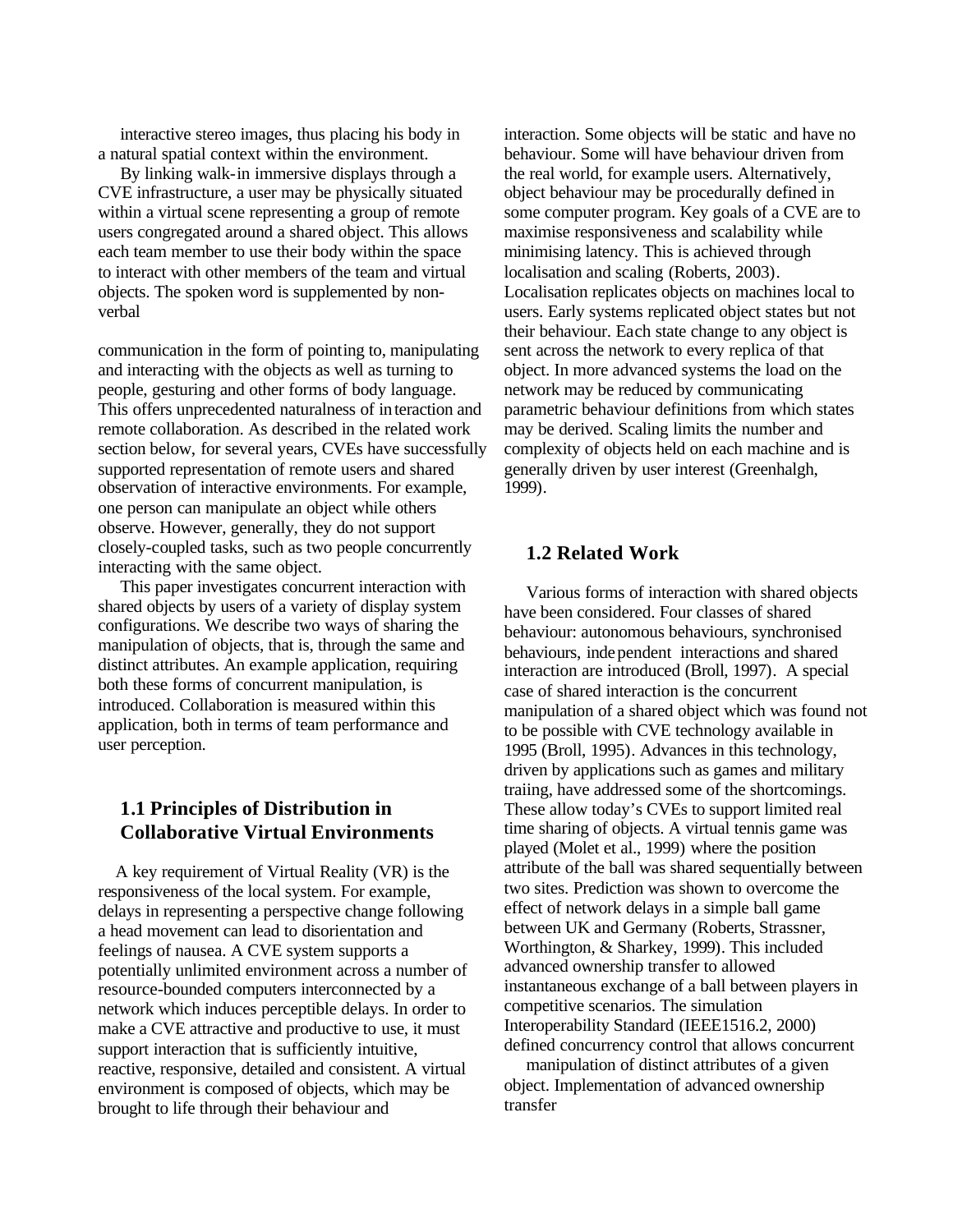|                                     | Rubik                          | <i>Gazebo</i>                      |
|-------------------------------------|--------------------------------|------------------------------------|
| Sequential object sharing           | Supported                      | Necessary                          |
| Concurrent object sharing           | Counter productive             | Necessary                          |
| Sharing through distinct attributes | Not supported                  | Necessary                          |
| Collaboration                       | Improves performance           | Improves performance of all        |
|                                     |                                | activities and is necessary for    |
|                                     |                                | some                               |
| Human communication                 | Necessary: Intent and action   | Necessary: Intent, action, complex |
|                                     | Supported: complex plans       | plans including roles,             |
|                                     | including responsibilities and | responsibilities and steps         |
|                                     | steps                          |                                    |
| Team size                           |                                | 2 compared to 3                    |

**Table 1.** Comparison to Schoeder's Rubik study

(Roberts, Richardson, Sharkey, & Lake, 1998) allowed control of an attribute to be passed to a remote user with little or no delay. The importance of haptic interfaces for collaborative tasks in virtual environments was investigated in (Basdogan, Ho, Srinivasan, & Slater, 2000). The authors state that finding a general solution to supporting various collaborative haptic tasks over a network may be "too hard". The authors made a distinction between concurrent and sequential interaction with shared objects but this is not discussed further. As with (Choi, Choi, & Ryew, 1997) a spring model is used to overcome network latencies to support concurrent manipulation of a shared object. Causal surface manipulation allows two users to carry a shared object while hiding the effects of latency through gradual deformation (Ryan & Sharkey, 1998). For example, a wooden beam held between two users would bend as the local user moves and then straighten as the remote user is seen to follow.

The DIVE system is an established testbed for experimentation of collaboration in virtual environments and, after three major revisions, remains an effective benchmark. The COVEN project (Frécon, Smith, Steed, Stenius, & Stahl, 2001) undertook network trials of large scale collaborative applications run over the DIVE (Frécon & Stenius, 1998) CVE infrastructure. This produced a detailed analysis of network induced behaviour in CVE applications (Greenhalgh, Bullock, Frécon, Lloyd, & Steed, 2001). DIVE was ported to cave-like display systems (Steed, Mortensen, & Frécon, 2001) and consequently an experiment on a non-coupled interaction task with two users in different walk-in displays was found to be very successful (Schroeder et al., 2001). A stretcher

application was implemented above DIVE, that investigated the carrying of a stretcher by allowing the material to follow the handles (Mortensen et al., 2002). The work concludes that, although the Internet-2 has sufficient bandwidth and levels of latency to support joint manipulation of shared objects, the CVE did not adequately address the consistency issues arising from the network characteristics.

Several studies have investigated the effect of linking various combinations of display system on collaboration. It was found that immersed users naturally adopted dominant roles (Slater, Sadagic, Usoh, & Schroeder, 2000). A recent study by Schoeder (Schroeder et al., 2001), again using DIVE, investigated the effect of display type on collaboration of a distributed team. This work extended the concept of a Rubik's cube by splitting the composite cube

such that two people could concurrently interact with individual component cubes while observing each other's actions. The study compared three conditions based on display combinations: two linked walk-in displays; face-to-face; and a walk-in display linked to a desktop. An important finding was that the asymmetry between users of the different systems affects their collaboration and that the co-presence of one's partner increases the experience of the virtual environment (VE) as a place.

To aid comparison to previous studies (Frécon et al., 2001; Frécon & Stenius, 1998; Greenhalgh et al., 2001; Mortensen et al., 2002; Schroeder et al., 2001; Steed et al., 2001) we have adopted the same CVE,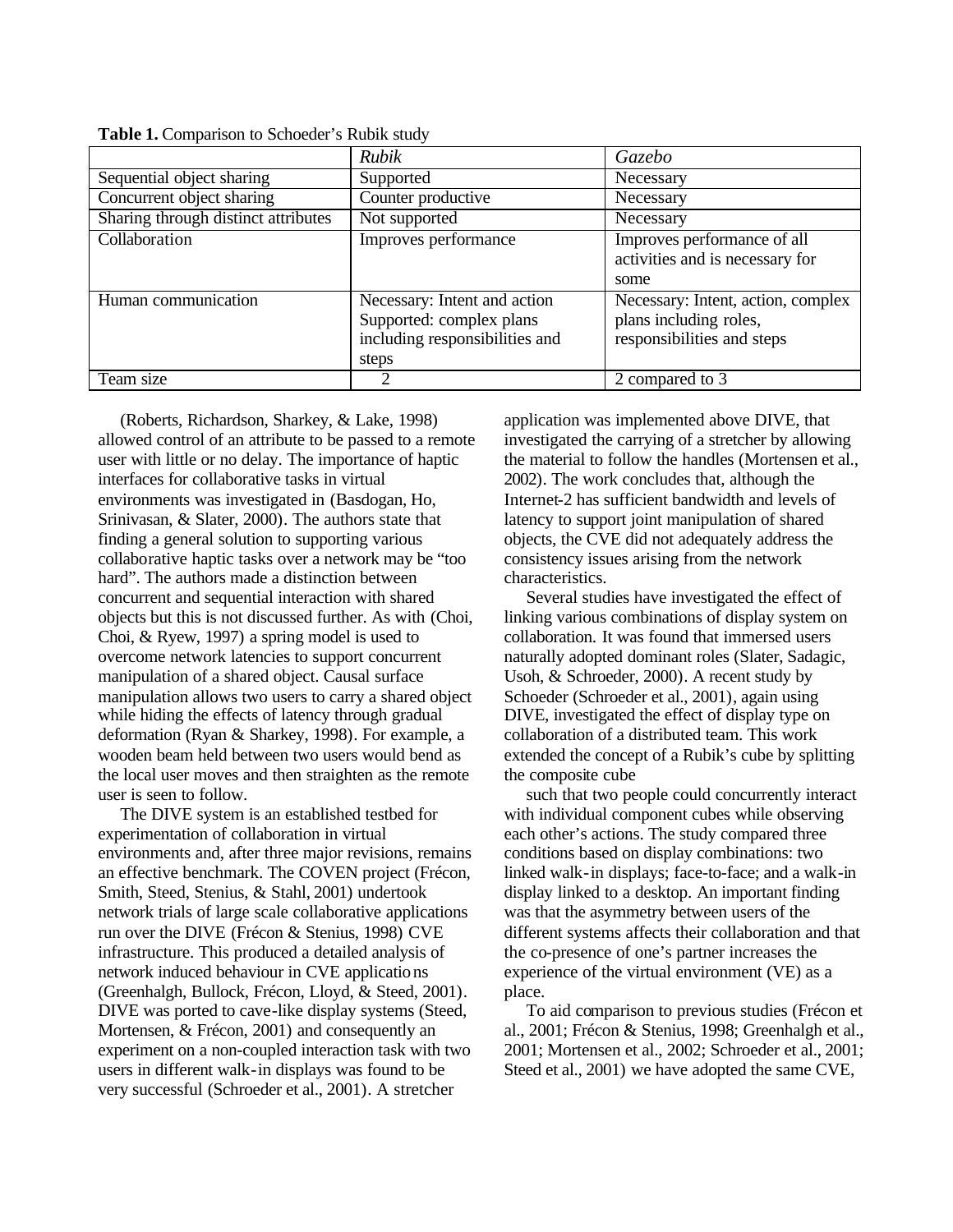| Sub-Task                 | Scenario                                                   | Method of sharing                        |
|--------------------------|------------------------------------------------------------|------------------------------------------|
| Moving a beam (figure 3) | A wooden beam is too heavy to lift                         | Concurrent sharing of object through the |
|                          | alone requiring one user to lift each                      | same attribute                           |
|                          | end                                                        |                                          |
| Fixing a beam (figure 4) | A wooden beam must be held in                              | Concurrent sharing of an object through  |
|                          | place by one user, while another fixes distinct attributes |                                          |
|                          | it by drilling a hole and inserting a                      |                                          |
|                          | screw                                                      |                                          |

**Table 2.** *Examples of object sharing*

that is DIVE. We extend Schoeder's Rubik study in a number of ways, table 1.

# **2 Experiment**

In order to examine distinct scenarios of sharing the manipulation of an object, we have designed the structured task of building a gazebo. This section starts by describing the Gazebo application. We then reduce the task to remove redundancy, and break it down into sub-tasks that provide various collaboration scenarios requiring shared manipulation of an object. Various device configurations used throughout the experiment are detailed.

The methodology for evaluating the task is explained both for team performance and subject perception. Team performance measures the time taken to complete the task and each component subtask. User evaluation details the responses to a questionnaire on the perception of collaboration.

# **2.1 Gazebo**

A Gazebo (figure 1) is a simple structure that is often found at a vantage point or within a garden. Our application places users in a virtual garden setting, containing both materials and tools for construction, both of which must be shared in a variety of ways. Screws fix beams in place and planks may be nailed to beams. Tools (figure 2) are used to drill

holes, tighten screws and hammer nails. Although some aspects of the construction can be undertaken independently, the simulation of gravity ensures that collaboration is necessary

for others. For example, a single person can place a metallic foot on the ground or drill a hole in a beam while it is lies on the ground, whereas two people are required to carry or fix a beam.

To complete the Gazebo, tools and materials must be shared in various scenarios of shared object manipulation, some of which are distinct in the method of sharing attributes, figures 3, 4 and (table 2). A pair of carry tools are used to pick up a beam. When lifted by two carry tools, one at each end, the end of the beam is attracted towards the closest carry tool, as if by magnetism. This solution overcomes the issue of multiple parenting in the scenegraph and helps users to conceptualise the effects of network delays as magnetic attraction and inertia.

**2.1.1 Task breakdown.** Variations of the gazebo have been built during several collaborative sessions involving walk-in displays at Reading and London in the UK and Linz in Austria, figure 5. As in the real world, building a gazebo can take several hours of often repetitive work. Thus, for detailed evaluation we reduced the task to constructing a simpler structure, removing unnecessary repetition but still requiring both forms of object sharing along with varied human communication, figure 6. The detailed breakdown of the new task is given in table 3, where we show an example of how two users might

construct the simple structure. A third user may assist by, for example, fetching a tool while two others are carrying the beam or helping with task planning and execution.

**2.1.2 Display configurations.** The tests involved distinct display configurations, all different in their ability to facilitate interaction with the other two participants as shown in table 4. Two basic display types were used, a walk-in cubic IPT, and a desktop. All of the configurations restricted the user to onehanded interaction but within our application. Collaboration would still have been necessary for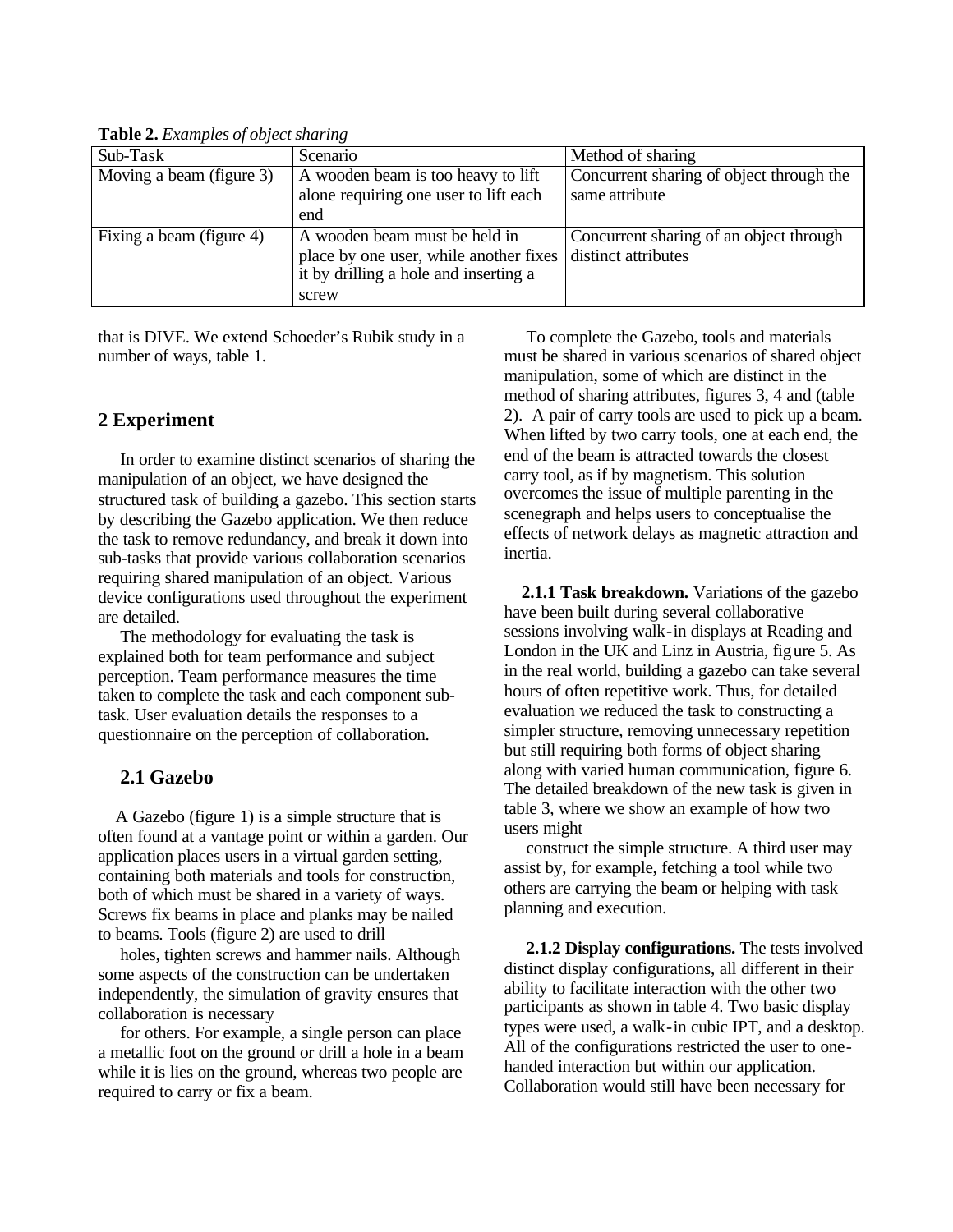| Sub-task                | Description    | User 1                                 | User 2                                                                     |
|-------------------------|----------------|----------------------------------------|----------------------------------------------------------------------------|
| ST <sub>1</sub>         | Place foot     | Fetch foot and place squarely          |                                                                            |
|                         |                | on the ground                          |                                                                            |
| ST <sub>2</sub>         | Carry beam     |                                        | Fetch carry tools and use one to lift each end of the beam. When both ends |
|                         |                | are lifted, carry the beam to the foot |                                                                            |
| ST3                     | Place beam     | Place one end of the beam in           | And then lift the other end so that the                                    |
|                         | in foot        | the foot                               | beam is vertical                                                           |
| ST <sub>4</sub>         | Drill hole     | Fetch the drill and drill a hole       | Hold the beam in place                                                     |
|                         |                | through foot and beam                  |                                                                            |
| ST5                     | Insert screw   | Fetch a screw, insert it in hole       | Hold the beam in place                                                     |
|                         |                |                                        |                                                                            |
| ST <sub>6</sub>         | Tighten screw  | Fetch a screw driver and tighten       | Hold beam in place until screw tightened                                   |
|                         |                | screw                                  |                                                                            |
| ST7                     | Place T joiner | Fetch T joiner and hold it in          |                                                                            |
|                         |                | place on the upright beam              |                                                                            |
| ST8                     | Drill hole     | Hold the T joiner in place             | Fetch drill and drill a hole through foot                                  |
|                         |                |                                        | and T joiner                                                               |
| $\overline{\text{ST9}}$ | Insert screw   | Hold the T joiner in place             | Fetch a screw and insert it in the hole                                    |
| <b>ST10</b>             | Tighten screw  | Hold the T joiner in place until       | Fetch screw driver and tighten screw                                       |
|                         |                | screw tightened                        |                                                                            |

**Table 3.** *Detailed task breakdown showing example collaboration*



**Figure 1.** *Ideal gazebo.* **Figure 2.** *Tools.*



**Figure 3.** *Concurrent sharing of object through the same attribute.*

Tools





**Figure 4.** *Concurrent sharing of an object through distinct attributes.*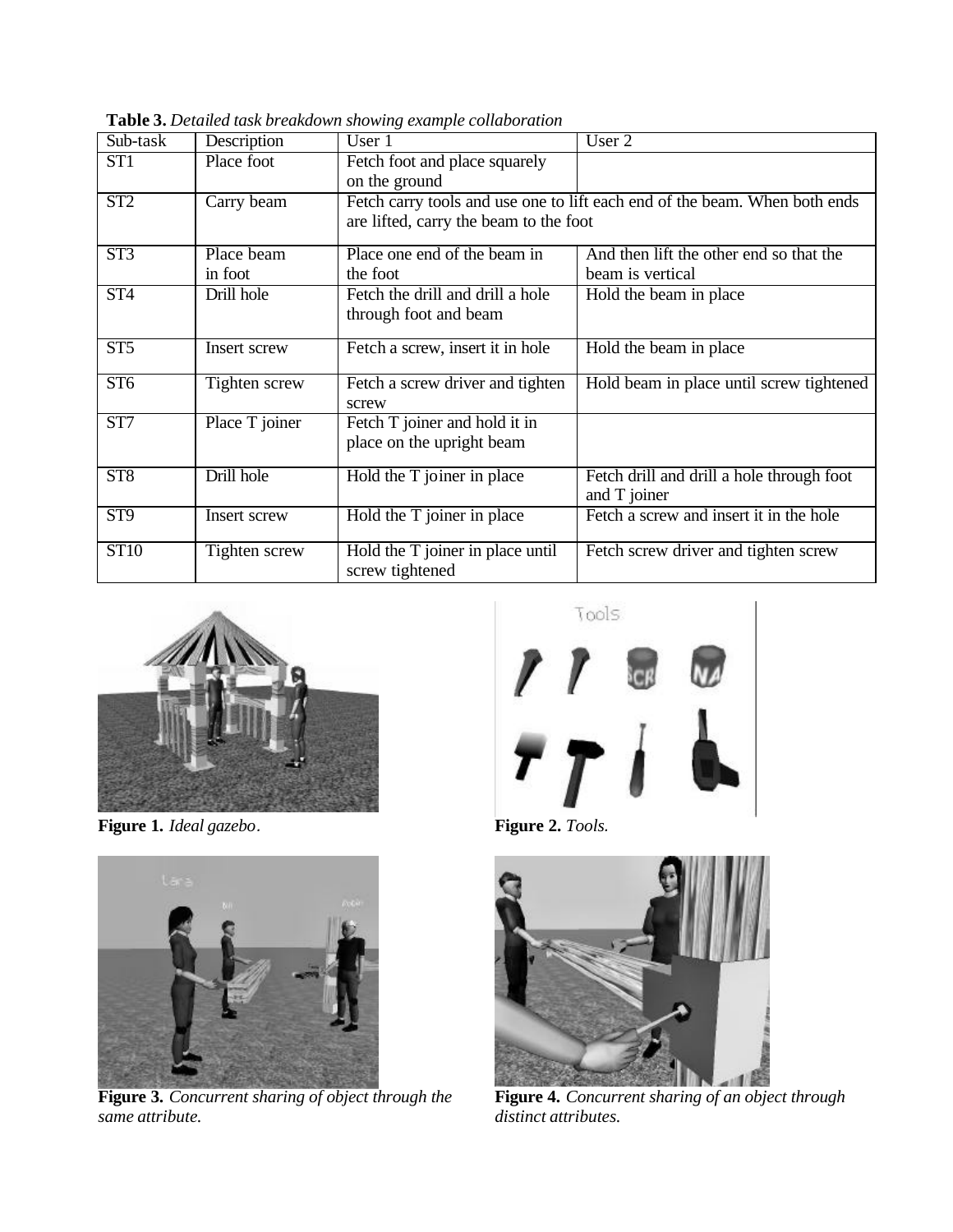| Name             | Display Type | View          | Input                         | Audio | Avatar                         | Location |
|------------------|--------------|---------------|-------------------------------|-------|--------------------------------|----------|
| IPT1             |              |               | Tracked                       |       | Medium realism,                | Reading  |
| IPT <sub>2</sub> | Walk-in      | <b>Stereo</b> | head $\&$<br>hand             | Yes   | dynamic body                   | London   |
| DT <sub>1</sub>  | Desktop      |               | Mouse $&$<br>Mono<br>keyboard | Yes   | Low realism,<br>static body    | Reading  |
| DT <sub>2</sub>  |              |               |                               | No    | Medium realism,<br>static body | Reading  |

**Table 4.** *Display configurations*

Avatar: The remote representation of the local user.

two-handed input because of the effect of gravity on "heavy" beams.

**2.1.3 CVE.** The DIVE CVE was used for experimentation as it is an established benchmark (Frécon et al., 2001; Frécon & Stenius, 1998; Greenhalgh et al., 2001; Mortensen et al., 2002; Schroeder et al., 2001; Steed et al., 2001). DIVE version 3.3.5 was used on all devices. We extended this DIVE version with an event monitoring plugin and an event filter. The event monitor timed event callbacks with synchronised clocks (Anthes, 2002). Event filtering reduced the frequency of events generated by the tracking system. Throughout our tests, the tracking system was filtered to only produce events for movements greater than one centimetre. In extensive testing, this level of filtering was found to produce the optimal balance between system performance and usability.

**2.1.4 Network conditions.** Tests were undertaken over a six month period. Typical network latencies during this period were:

Reading to London: 19ms

Reading to Reading: 17ms (through slow switch to simulate national Internet latency)

Reading to Linz: 43ms

#### **2.2 Team Performance**

Team performance was measured both in terms of time taken to complete the task and each component sub-task, in order to gauge the support for collaboration offered by various display configurations. Multiple test-runs compared the performance of both expert and novice teams across the display configurations IPT1, DT1 and DT2, table

4. The teams were left to determine their own organisation of roles in a natural way as the task progressed. The only constraint was the order of the sub-tasks ST1 to ST10 as described in table 3.

**2.2.1 Collaboration between novice subjects.**  We started our trials with a set of 12 novice users, each of whom undertook the trials voluntarily and where students of undergraduate programmes in computer science and cybernetics. None had previous experience of working in an immersive display or of the gazebo application. Teams of three subjects performed the task in three test-runs using IPT1, DT1, DT2. All of these display systems were at Reading. By changing places between test runs, each subject interacted through the entire set of



**Figure 5.** *Completed work after 1h collaboration of two IPT's.*

**Figure 6.** *Simple structure used for detailed analysis.*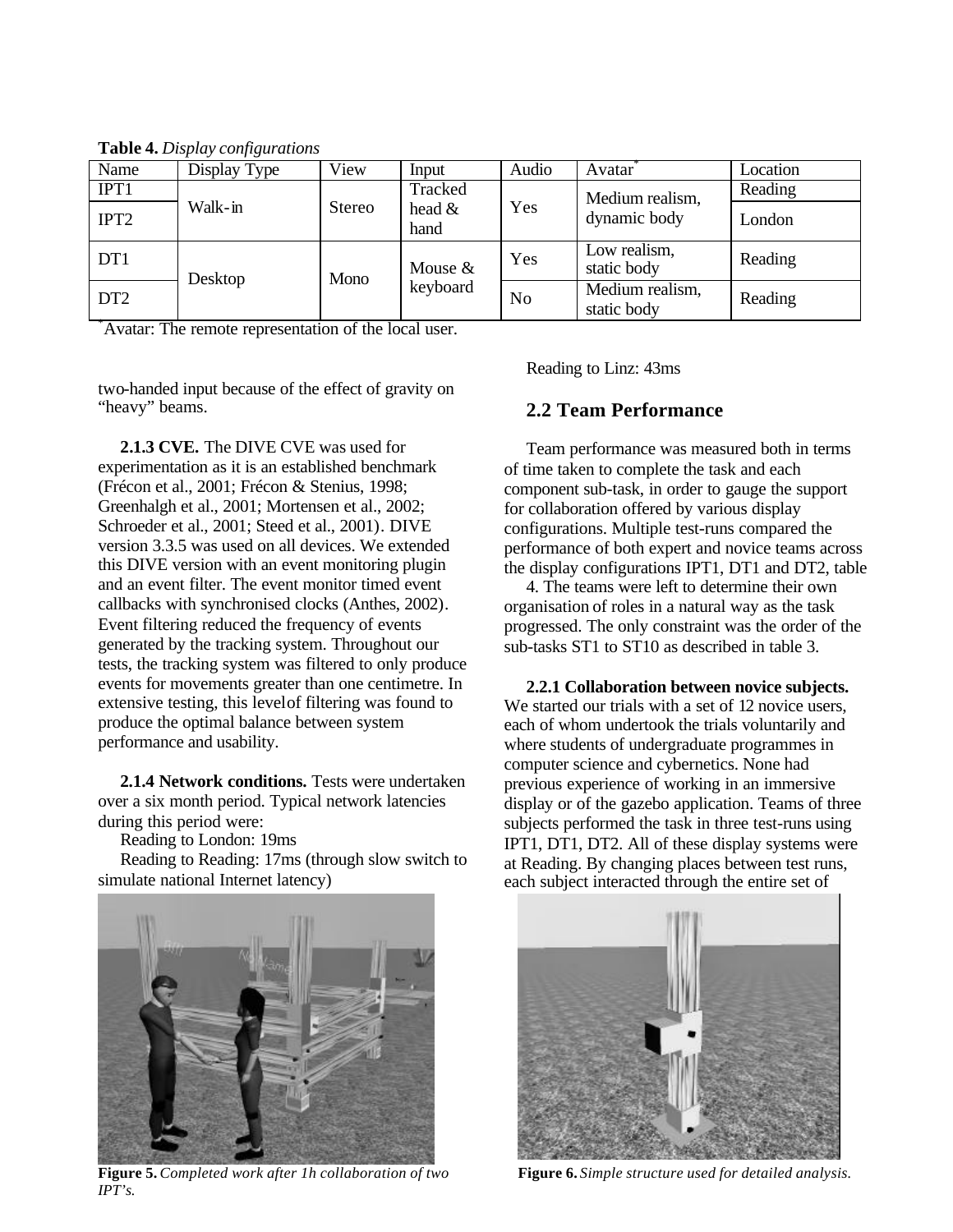display configurations in the same geographical location.

**2.2.2 Effect of display configuration on expert users.** Performance measurements for novice subjects vary greatly. Consequently, to better gauge the effect of device combinations we repeated the test-runs between pairs of expert subjects. The set of expert subjects had three members, each with several months of regular experience of both the Gazebo application and the interface. We first compared display configurations as before and then repeated the runs constraining subject roles. The latter was done to gain a clearer understanding of the effect of role on subject performance for a given display. The constrained roles were divided into primary and supporting, the former undertaking the more difficult parts of subtasks, such as fixing, while the latter held material in place. Table 5 distinguishes the test runs undertaken by expert teams.

**Table 5.** *Overview of roles in expert users test runs.*

| Test-      | IPT <sub>1</sub> | DT1           | DT <sub>2</sub> |
|------------|------------------|---------------|-----------------|
| run        |                  |               |                 |
| <b>TRA</b> | Unconstrained    | Unconstrained |                 |
| <b>TRB</b> |                  | Unconstrained | Unconstrained   |
| <b>TRC</b> | Primary          | Supporting    |                 |
| <b>TRD</b> | Supporting       | Primary       |                 |

# **2.3 User Evaluation**

The perceived effectiveness of collaboration involving shared objects and the perceived effect of display type were investigated, using a user evaluation questionnaire. Fifty six volunteers were split into teams of three for each test. Within every task, each user interacted through a distinct display device and was questioned on his perception of the effectiveness of teamwork. Various test conditions defined both device combination and perspective, table 6. For example, condition C1 questioned how the user of IPT1 perceived the effectiveness of collaboration with the users of DT1 and DT2.

**Table 6.** *Test conditions*

| Condition | Questioned | User 2 | User 3 |
|-----------|------------|--------|--------|
|           | user       |        |        |

|       | IPT1            | $DT^*$ | DT <sub>2</sub> |
|-------|-----------------|--------|-----------------|
|       | DT1             | IPT.   | DT <sub>2</sub> |
| $C_3$ | DT <sub>2</sub> | IP'I   | DT <sub>1</sub> |
|       | IPT             |        | DТ              |

**2.3.1 Questionnaire.** The questionnaire was aimed at ascertaining the user's subjective perception of collaboration, both generally and for each specific task. Questions were based on those of Usoh and colleagues (Usoh, Catena, Arman, & Slater, 2000). Answers could be given on a scale of 1-7, where 7 represents total agreement and 1 total disagreement. Errors arising from a user's misinterpretation of a question were reduced by asking sets of related questions. For example, "to what extent did the two of you collaborate" was contrasted with "to what extent did each user hinder the task". The entire questionnaire of more than 30 questions is too long to reproduce here, as are the detailed responses to each question. The summary findings are given in the next section, where we describe those answers relating directly to the shared manipulation of objects that were found to be statistically significant.

#### **3 Results**

This section first examines the results of the team performance tests and then the user evaluation.

# **3.1 Team Performance Results**

The effect of interface on team performance is given below, firstly for novice and secondly for expert users. Performance is measured in terms of the time taken to complete each subtask.

#### **3.1.1 Collaboration of novice users**

Figure 7 shows the measured timing of teams of novice users for each completed sub-task. A strong correlation was observed between the experience of users and the time taken to complete the task. Subjects that faced our test environment for the first time appeared to have difficulties recognising the constraints of the application and the handling of the interface. However, both were learnt quickly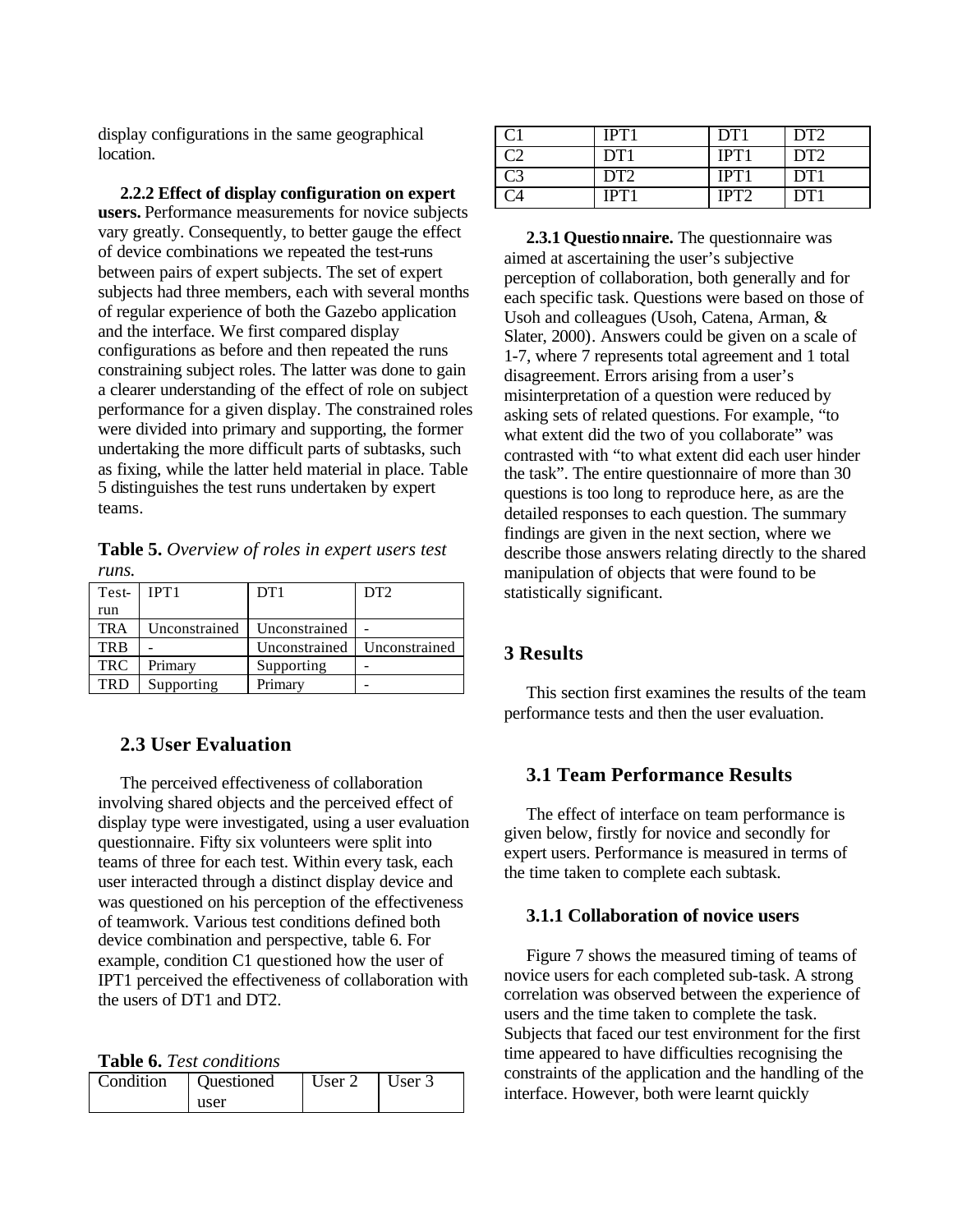resulting in a doubling of performance by the third attempt.



**Figure 7.** Timing of novice teams.

**3.1.2 Effect of display configuration on expert users.** Figure 8 shows the timing of the team of expert users. For unconstrained roles, the expert teams took about half of the time of the average of the novice teams.



**Figure 8.** Timing of expert teams.

**Table 7.** *Performance increase IPT/DT*

| Sub-            | Descriptio | Predominan | $\%$          |
|-----------------|------------|------------|---------------|
| task            | n          |            | Performanc    |
|                 |            | activity   | e increase    |
|                 |            |            | <b>IPT/DT</b> |
| ST <sub>1</sub> | Place foot | Moving     | 48            |
| ST <sub>2</sub> | Carry      | Moving     | 35            |
|                 | beam       |            |               |



**Figure 9.** Timing advantage of IPT in TRC and TRD.

| ST <sub>3</sub> | Place         | Positioning | 73 |
|-----------------|---------------|-------------|----|
|                 | heam          |             |    |
| ST <sub>4</sub> | drill hole    | Use tool    | 44 |
| ST5             | <b>Insert</b> | Positioning | 53 |
|                 | screw         |             |    |
| ST <sub>6</sub> | fix beam      | Use tool    | 65 |
| ST <sub>7</sub> | Place T       | Positioning | 64 |
|                 | joiner        |             |    |
| ST <sub>8</sub> | drill hole    | Use tool    | 55 |
| ST <sub>9</sub> | <b>Insert</b> | Positioning | 65 |
|                 | screw         |             |    |
| ST <sub>1</sub> | fix T         | Use tool    | 65 |
|                 | joiner        |             |    |

Graphs TRA and TRB in figure 8, reveal that the type of display does not make a clear difference when the organisation of role is unconstrained. However, giving the primary role to the walk-in display user, results in a considerable performance increase, TRC and TRD in figure 8.

The taking of the primary role by the immersed user results in a clear performance increase for most subtasks. This can be seen more clearly in figure 9, which illustrates the timing advantage for each subtask. The advantage appears to relate more to the suitability of each interface to a given form of object manipulation, rather than to the method of object sharing. The advantage gained when the immersed user leads the carrying is around half of that gained by leading the placement, ST2 and ST3 respectively. A clear advantage is seen for all subtasks that require accurate 3D placement over those that require approximate movement. This can be seen by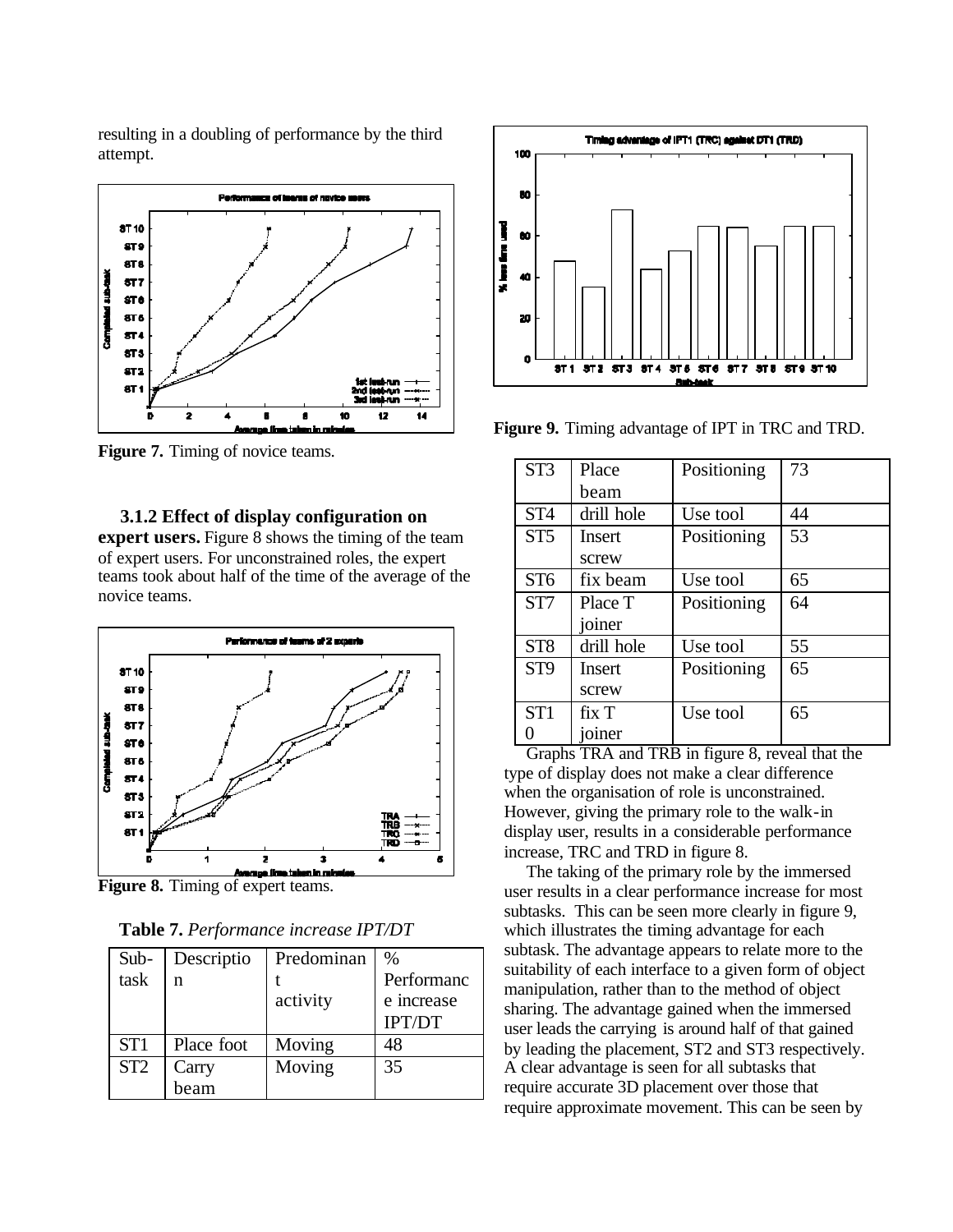| Condition                                                      | ANOVA results $(\alpha=0.05)$                      | Significant                     | Mean & SD results, sorted as in |  |  |
|----------------------------------------------------------------|----------------------------------------------------|---------------------------------|---------------------------------|--|--|
|                                                                |                                                    | difference*                     | table 6                         |  |  |
| C1                                                             | $F(2,48)= 5.12$ , $MS_W=2.79$ ,                    | IPT1 $&$ DT2                    | IPT1 ( $M=81.0$ , $SD=17.7$ )   |  |  |
|                                                                | $p=0.010$                                          |                                 | DT1 (M=67.5, SD=23.9)           |  |  |
|                                                                |                                                    |                                 | DT2 ( $M=54.3$ , SD=29.7)       |  |  |
| C <sub>2</sub>                                                 | $F(2,34)=4.67$ , $MS_W=3.21$ ,                     | IPT1 $&$ DT2                    | DT1 (M=65.5, SD=28.2)           |  |  |
|                                                                | $p=0.016$                                          |                                 | IPT1 (M=83.5, SD=20.9)          |  |  |
|                                                                |                                                    |                                 | DT2 $(M=52.4, SD=27.5)$         |  |  |
| C <sub>3</sub>                                                 | $F(2,30)=2.65$ , $MS_W=3.40$ ,                     | IPT1 $&$ DT2                    | DT2 $(M=51.4, SD=31.0)$         |  |  |
|                                                                | $p=0.087$                                          |                                 | IPT1 $(M=77.9, SD=25.0)$        |  |  |
|                                                                |                                                    |                                 | DT1 (M=65.5, SD=23.2)           |  |  |
| C <sub>4</sub>                                                 | $F(2,19)=8.29$ , $MS_W=2.44$ ,                     | $(\text{IPT1}, \text{IPT2}) \&$ | IPT1 (M=67.9, SD=29.3)          |  |  |
|                                                                | $p=0.003$                                          | DT <sub>2</sub>                 | IPT2 (M=78.6, SD=20.2)          |  |  |
|                                                                |                                                    |                                 | DT1 ( $M=31.0$ , SD=10.8)       |  |  |
| $C1-C3$                                                        | $F(2,118)=12.96$ ,                                 | IPT1 $&$ (DT1,                  | IPT1 (M=81.0, SD=20.4)          |  |  |
|                                                                | $MS_W=2.94$ , p=0.000                              | DT2)                            | DT1 (M=66.3, SD=24.4)           |  |  |
|                                                                |                                                    |                                 | DT2 $(M=52.9, SD=28.5)$         |  |  |
| Where:                                                         | $\alpha$ is the limit of significant deviance      |                                 |                                 |  |  |
|                                                                | $MS_W$ is the mean square within groups            |                                 |                                 |  |  |
| $F(a,b)$ is the variance between groups / $MS_W$               |                                                    |                                 |                                 |  |  |
|                                                                | p is the actual deviance, with four decimal places |                                 |                                 |  |  |
| M is mean                                                      |                                                    |                                 |                                 |  |  |
|                                                                | SD is standard deviation                           |                                 |                                 |  |  |
| *significant differences: as found by the posthoc test (Tukey) |                                                    |                                 |                                 |  |  |

**Table 8.** *ANOVA results for contribution to carry a beam*

comparing ST3, ST5, ST7 and ST9 to ST1 and ST2 over TRC and TRD in figure 9. In contrast, the average improvement gained is equal when sharing an object through the same, or distinct, attributes:  $Average(ST2, ST3) = Average(ST4, ST5, ST6).$ Table 7 summarises the performance increase during TRC and reviews the predominant activity of each sub-task. Over the whole task, a cumulative performance increase of 55% was measured for the walk-in display against the desktop.

# **3.2 User Evaluation**

We now summarise the responses to the questionnaire.

**3.2.1 Contributions to carrying a beam.** For the response to the first question, "To what extent did each person contribute to the task while carrying a beam?" an analysis of variance (ANOVA) showed that there was a significant difference between the conditions, table 8. Conditions C1, C2 and C4 all showed a clear statistical significance, while C3 showed a close statistical significance. An ANOVA across the combined questions, for conditions one to three, showed that all users held an objective impression of the effectiveness of collaboration (F(2,41)= 0.18,  $MS_w=14.9$ , p=0.840). Thus the answers may be united, across conditions C1 to C3, to gain a better statistical certainty of device importance. The ANOVA for this showed that there is a significant difference and a posthoc test showed that the difference lies between all three devices. These results show that asymmetry in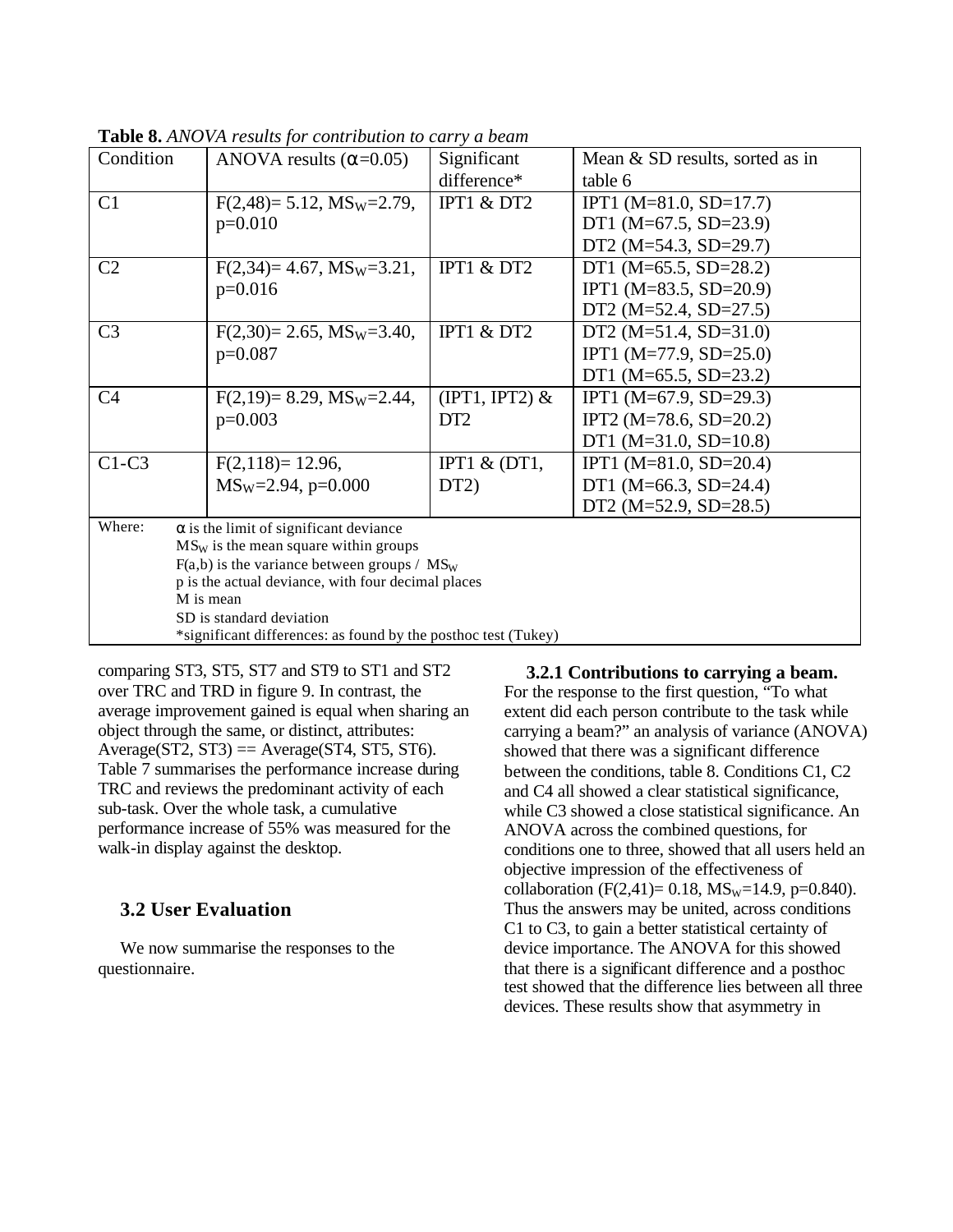| Condition      | ANOVA results $(\alpha=0.05)$  | Significant     | Mean & SD results, sorted as in |
|----------------|--------------------------------|-----------------|---------------------------------|
|                |                                | difference*     | table 6                         |
| C <sub>1</sub> | $F(2,50)=2.05$ , $MS_W=2.66$ , | None            | IPT1 (M=78.2, SD=17.6)          |
|                | $p=0.140$                      |                 | DT1 (M=64.7, SD=25.4)           |
|                |                                |                 | DT2 (M= $63.9$ , SD= $25.8$ )   |
| C <sub>2</sub> | $F(2,33)=0.97$ , $MS_w=2.78$ , | None            | DT1 (M=73.8, SD=24.2)           |
|                | $p=0.389$                      |                 | IPT1 ( $M=77.4$ , SD=18.7)      |
|                |                                |                 | DT2 (M=64.3, SD=27.6)           |
| C <sub>3</sub> | $F(2,32)=0.25$ , $MS_W=2.05$ , | None            | DT2 (M= $61.9$ , SD= $26.8$ )   |
|                | $p=0.777$                      |                 | IPT1 (M=64.9, SD=17.3)          |
|                |                                |                 | DT1 (M=67.9, SD=15.1)           |
| C <sub>4</sub> | $F(2,13)=4.30$ , $MS_w=2.69$ , | IPT1 $&$ DT1    | IPT1 (M=76.2, SD=14.8)          |
|                | $p=0.037$                      |                 | IPT2 ( $M=54.8$ , SD=30.5)      |
|                |                                |                 | DT1 $(M=32.1, SD=21.4)$         |
| $C1-C3$        | $F(2,121)=2.38$ ,              | IPT1 $&$        | IPT1 ( $M=74.3$ , SD=18.4)      |
|                | $MS_W=2.48$ , p=0.097          | DT <sub>2</sub> | DT1 (M=68.1, SD=22.4)           |
|                |                                |                 | DT2 (M= $63.4$ , SD= $26.0$ )   |

**Table 9.** *ANOVA results for contribution to fix a beam*

\*significant differences: as found by the posthoc test (Tukey)



**Figure 10.** Perceived contribution while both carrying and fixing the beam

linked devices affects perceived contribution. Immersive users are considered *by all* to contribute more than desktop users. Furthermore, where a team comprised of two immersed and one desktop user, the latter was left out of most of the activity. The significance of this finding is demonstrated through the ANOVA of C4 that returned an actual deviance of 0.003.

**3.2.2 Contributions to fixing a beam.** We asked the same question for the task of fixing a beam, table 9.

An ANOVA across the combined questions  $(F(2,40)= 0.92, MS_w=14.1, p=0.405)$ , of the conditions one to three, showed that all users held an objective impression of the effectiveness of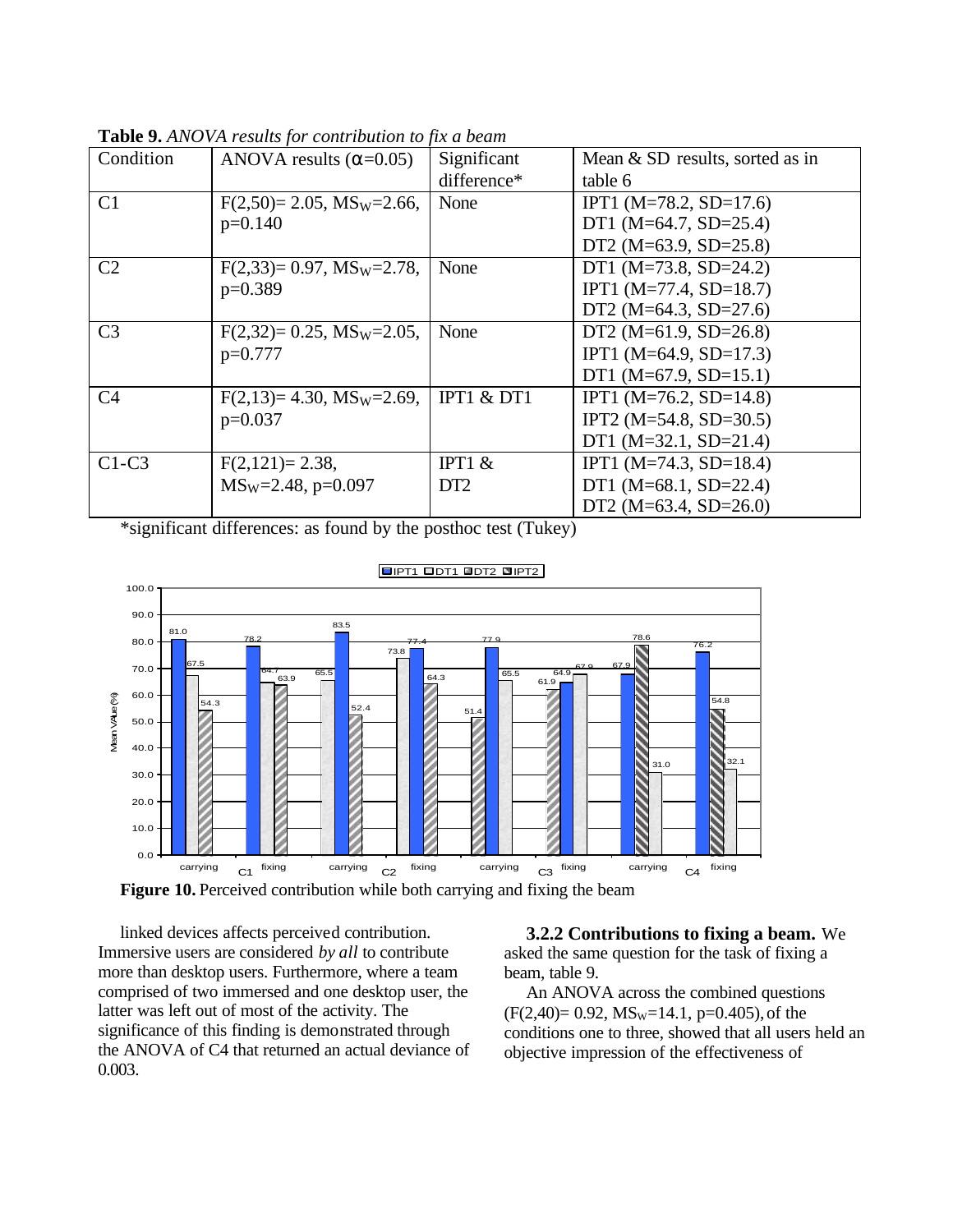

**Figure 11.** Perceived collaboration while both carrying and fixing the beam

collaboration. Thus to gain a better statistical certainty of device importance, the answers may again be united across conditions C1 to C3. The ANOVA for this showed that there is only a close significant difference and a posthoc test showed that the difference lies between IPT1 and DT2. These results show that the effect of asymmetric devices is

perceived to play considerably less of a role in the level of contribution, in *fixing* a beam than in *carrying* it. The actual deviance for fixing is 0.097 compared to zero for carrying.

**3.2.3 Comparison of perceived contribution for carrying and fixing.** The difference of the effect of asymmetric devices observed when *carrying* as opposed to *fixing* the beam is confirmed in figure 10, which combines the above results.

**3.2.4 User hindrance of the task.** In answer to the question "To what extent did each user hinder the task?" an ANOVA unveiled that there is no significant difference between the conditions, p=0.699 for carrying a beam and p=0.846 for fixing a beam. Therefore, we can accept the null hypothesis. The results for carrying a beam M=44.9, SD=23.4 and for fixing a beam M=46.2, SD=21.1 show clearly that the participants did not excessively hinder each other.

**3.2.5 Collaboration between users.** Carrying and fixing a beam requires collaboration between two users. When it comes to the evaluation of "To what extent did the two of you collaborate?" and "How well did you and the other person together performed the task?" an ANOVA showed only a significant difference  $(p=0.002)$  in C4 for carrying the beam (M=80.4, SD=25.3), while there was no significant difference in one of the other trials, neither for carrying nor for fixing a beam, figure 11. These results show that from the perspective of immersed users, collaboration is considerably easier with a symmetric user. However, desktop users found the type of remote display to play little part in the level of collaboration.

# **4 Conclusion**

A degree of co-presence has long been supported by CVEs, however, the realism of shared object manipulation has, in the past, been hampered by interface and network delays. We have shown that a task requiring various forms of shared object manipulation is achievable with today's technology. This task has been undertaken successfully between remote sites on many occasions, sometimes linking up to three remote walk-in displays and multiple desktops. Detailed analysis has focussed on team performance and user evaluation.

# **4.1 Team Performance**

Using the gazebo application, novice users adapt quickly to remoteness of peers and the interface. Typically after three sessions their performance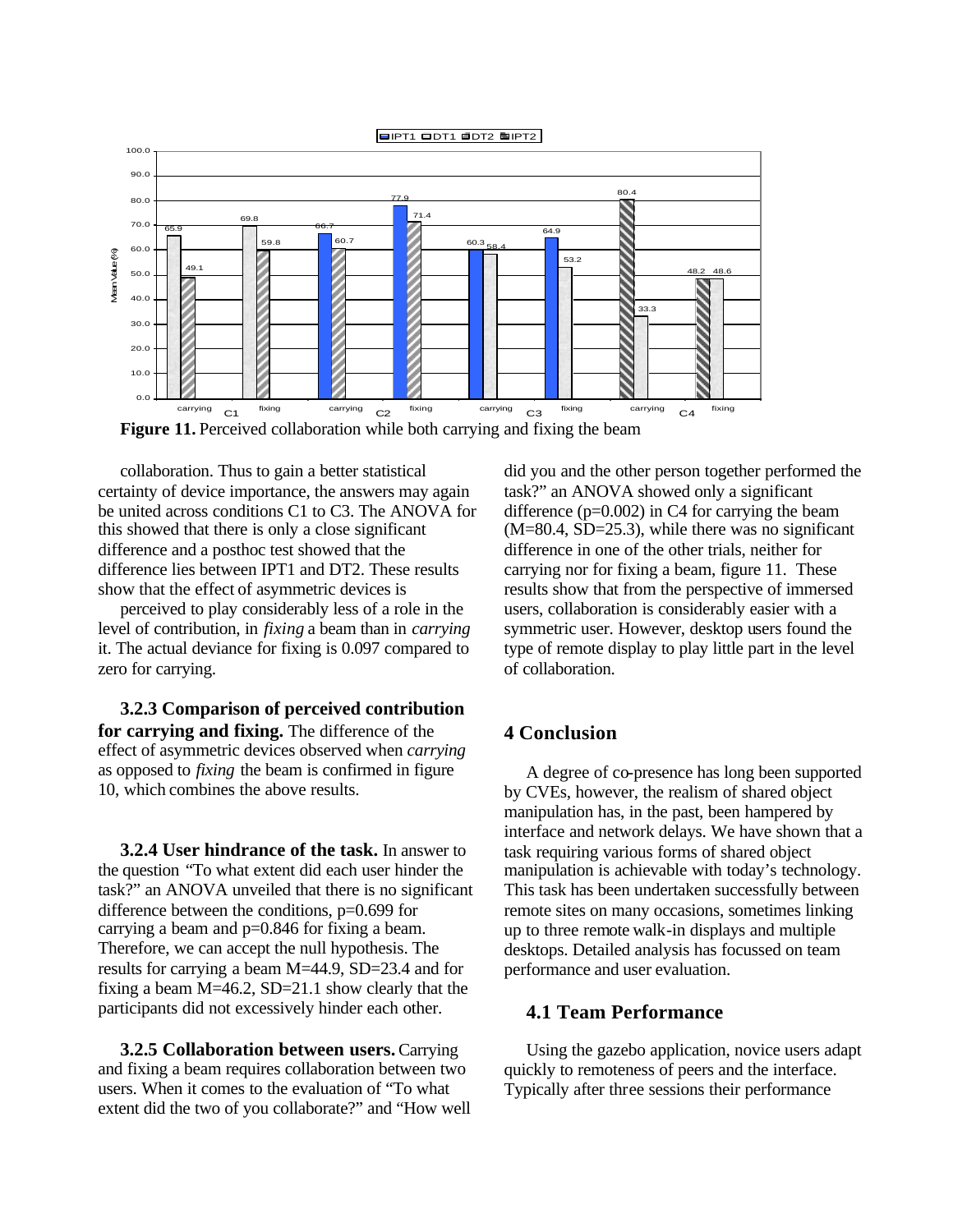doubles, approaching that of expert users. Immersive users can undertake most parts of the task far more efficiently than their desktop counterparts. The gazebo task requires collaboration at numerous points. This means that a faster user must often wait for the slower one to catch up before beginning the next step. Schroeder et al. (Schroeder et al., 2001) found that the perception of collaboration is affected by asymmetry between users of the different systems. Our results show that the time taken to complete a collaborative task is also affected. When roles in the gazebo task are ill-defined, the performance of the team approaches that of the weakest member. However, the performance is greatly increased when the immersed user undertakes the more difficult part of every task.

# **4.2 User evaluation**

The user evaluation is summarised in table 10.

|               | Same attribute | Distinct     |
|---------------|----------------|--------------|
|               |                | attribute    |
| Contribution  | IPT >          | $IPT ==$     |
|               | Desktop        | Desktop      |
| Hindrance     | $IPT ==$       | $IPT ==$     |
|               | Desktop        | Desktop      |
| Collaboration | IPT: IPT       | $IPT \equiv$ |
|               | Desktop        | Desktop      |
|               | Desktop: IPT   |              |
|               | $==$ Desktop   |              |

**Table 10.** *Summary of user evaluation*.

The findings of our questionnare confirm that the perception of contribution is affected by asymmetry of linked displays when *carrying* a beam. However, this is clearly *not* the case when *fixing* a beam. This suggests that the interface plays a *major* role during the sharing of an object's attribute and a *minor* role when sharing an object through distinct attributes. Surprisingly, neither the interface, nor the form of object sharing, is perceived to affect the level to which the remote user hindered the task. This appears to contradict the results of the performance analysis above. From the perspective of immersed users, collaboration is considerably easier with a symmetric user. However, a desktop user found the type of remote display to play little part in the level of collaboration.

# **4.3 Further work**

We are now progressing this work on a number of fronts:

Alternative platform: Implementing the same experiment above CAVERNsoft

Other display configurations: Linking workbench, walk-in and desktop displays.

Consistency management: Managing the reliability, ordering and timeliness of event communication.

Social human communication: Mapping fundamental principles from psychology into avatar design.

Shared manipulation of volumetric data: Supporting real time shared interaction of large volumetric models between remote walk-in display.

# **Acknowledgements**

We wish to thank Christoph Anthes for helping with developmental trials between the UK and Austria and Dieter Kranzlmüller and Vassil Alexandrov for facilitating collaboration between the University of Reading and the Johannes Kepler Universität Linz.

# **References**

Anthes, C. (2002). *Event and latency measurement in collaborative Virtual worlds.* Unpublished MSc, The University of Reading, Reading, UK.

Basdogan, C., Ho, C.-H., Srinivasan, M., & Slater, M. (2000). An Experimental Study on the Role of Touch in Shared Virtual Environments. *ACM Transactions on Computer Human Interaction, 7*(4), 443-460.

- Broll, W. (1995). *Interacting in Distributed Collaborative Virtual Environments.* Paper presented at the Proceedings of the IEEE VRAIS'95, pp. 148-155.
- Broll, W. (1997). *Populating the Internet: supporting multiple users and shared applications with VRML.* Paper presented at the Second Symposium on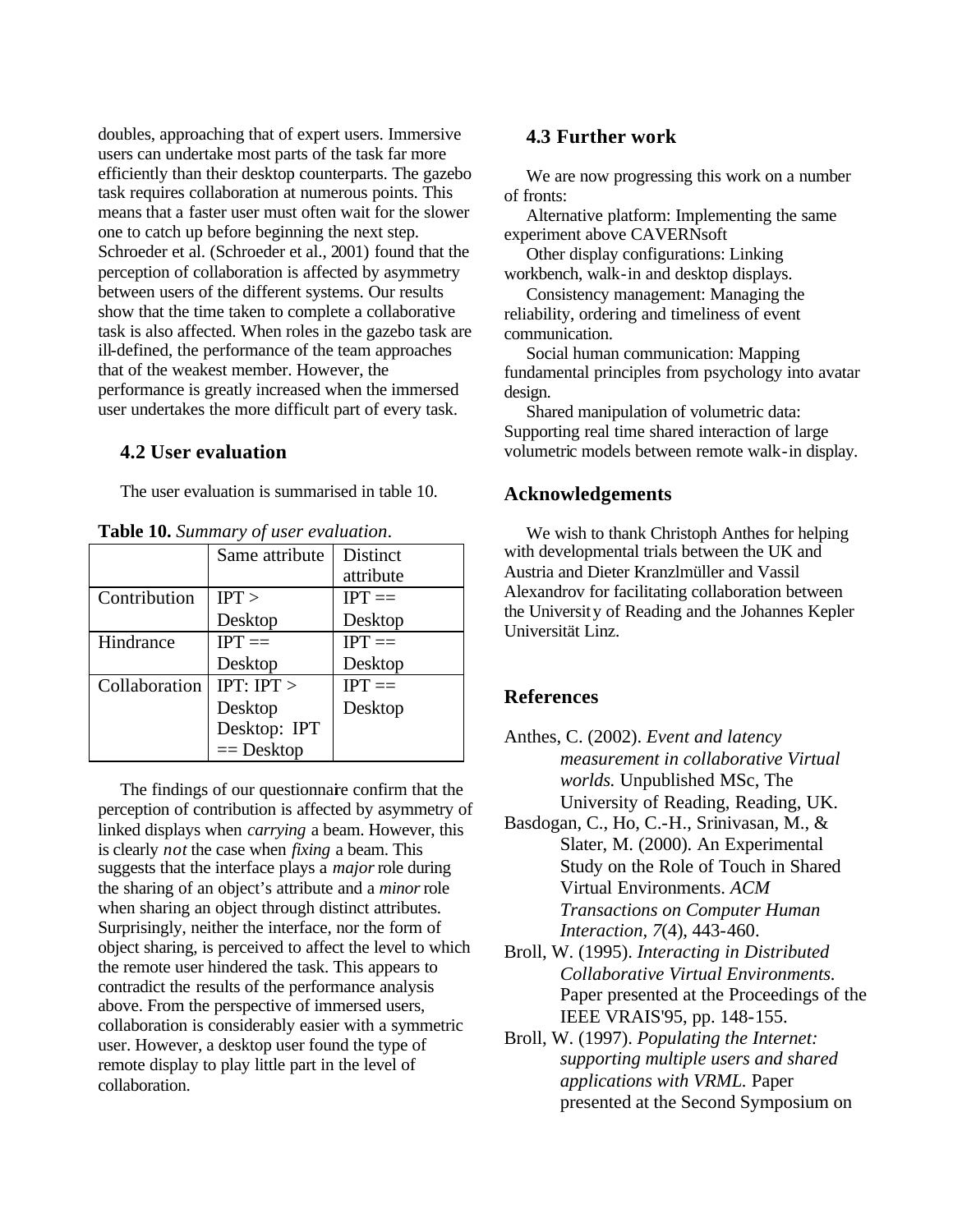Virtual Reality Modelling Language (VRML'97), Monterey, California, pp. 33- 40.

- Brooks, F. P. (1999). What's Real About Virtual Reality? *What's Real About Virtual Reality? IEEE Computer Graphics & Applications, 19*(6), 16-27.
- Choi, H., Choi, B., & Ryew, S. (1997). HapticDisplay in Virtual Collaborative Shared by Multiple Users. *Proceedings of IEEE International workshop on Robot and Human Communication*, 478-483.
- Frécon, E., Smith, G., Steed, A., Stenius, M., & Stahl, O. (2001). An Overview of the COVEN Platform. *Presence: Teleoperators & Virtual Environments, 10*(1), 109 - 127.
- Frécon, E., & Stenius, M. (1998). DIVE: A Scalable network architecture for distributed virtual environments. *Distributed Systems Engineering Journal (special issue on Distributed Virtual Environments), 5*(3), 91-100.
- Greenhalgh, C. (1999, June). *Analysing Awareness Management in Distributed Virtual Environments.* Paper presented at the 2nd Annual Workshop on System Aspects of Sharing a Virtual Reality, part of CVE'98, Manchester, UK.
- Greenhalgh, C. M., Bullock, A., Frécon, E., Lloyd, D., & Steed, A. (2001). Making Networked Virtual Environments Work. *Presence: Teleoperators and Virtual Environments, 10*(2), 142-159.
- IEEE1516.2. (2000). High Level Architecture (HLA) - Object Model Template (OMT) Specification. In I. Institute of Electrical and Electronics Engineers (Ed.).
- Molet, T., Aubel, A., Çapin, T., Carion, S., Lee, E., Magnenat-Thalmann, N., Noser, H., Pandzic, I., Sannier, G., & Thalmann, D. (1999). Anyone for Tennis? *Presence: Teleoperators & Virtual Environments, 8*(2), 140 - 156.
- Mortensen, J., Vinagayamoorthy, V., Slater, M., Steed, A., Lok, B., & Whitton, M. C.

(2002, May). *Collaboration in Tele-Immersive Environments.* Paper presented at the Eighth Eurographics Workshop on Virtual Environments, Barcelona.

- Roberts, D. J. (2003). Communication Infrastructures for Inhabited Information Spaces. In D. Snowdon & E. F. Churchill (Eds.), *To appear in Inhabited Information Systems*: Springer-Verlag.
- Roberts, D. J., Richardson, A. T., Sharkey, P. M., & Lake, T. W. (1998, March 9-13). *Optimising Exchange of Attribute Ownership in the DMSO RTI.* Paper presented at the Simulation Interoperability Workshop, SISO, Orlando USA, pp. 379-386.
- Roberts, D. J., Strassner, J., Worthington, B. G., & Sharkey, P. (1999). *Influence of the Supporting Protocol on the Latencies Induced by Concurrency Control within a Large Scale Multi User Distributed Virtual Reality System.* Paper presented at the International Conference on Virtual Worlds and Simulation (VWSIM), SCS Western Multiconference '99, San Francisco, CA*,* Vol. *31*, pp. 70-75.
- Ryan, M. D., & Sharkey, P. M. (1998). *Distortion in Distributed Virtual Reality.* Paper presented at the First International Conference on Virtual Worlds, Paris*,* Vol. *Lecture Notes in Artificial Intelligence*(1434), pp. 42-48.
- Schroeder, R., Steed, A., Axelsson, A.-S., Heldal, I., Abelin, Å., Wideström, J., Nilsson, A., & Slater, M. (2001). Collaborating in networked immersive spaces: as good as being there together? *Computers and Graphics, 25*, 781-788.
- Slater, M., Sadagic, A., Usoh, M., & Schroeder, R. (2000). Small Group Behaviour in a Virtual and Real Environment: A Comparative Study. *Presence: Teleoperators and Virtual Environments, 9*(1), 37-51.